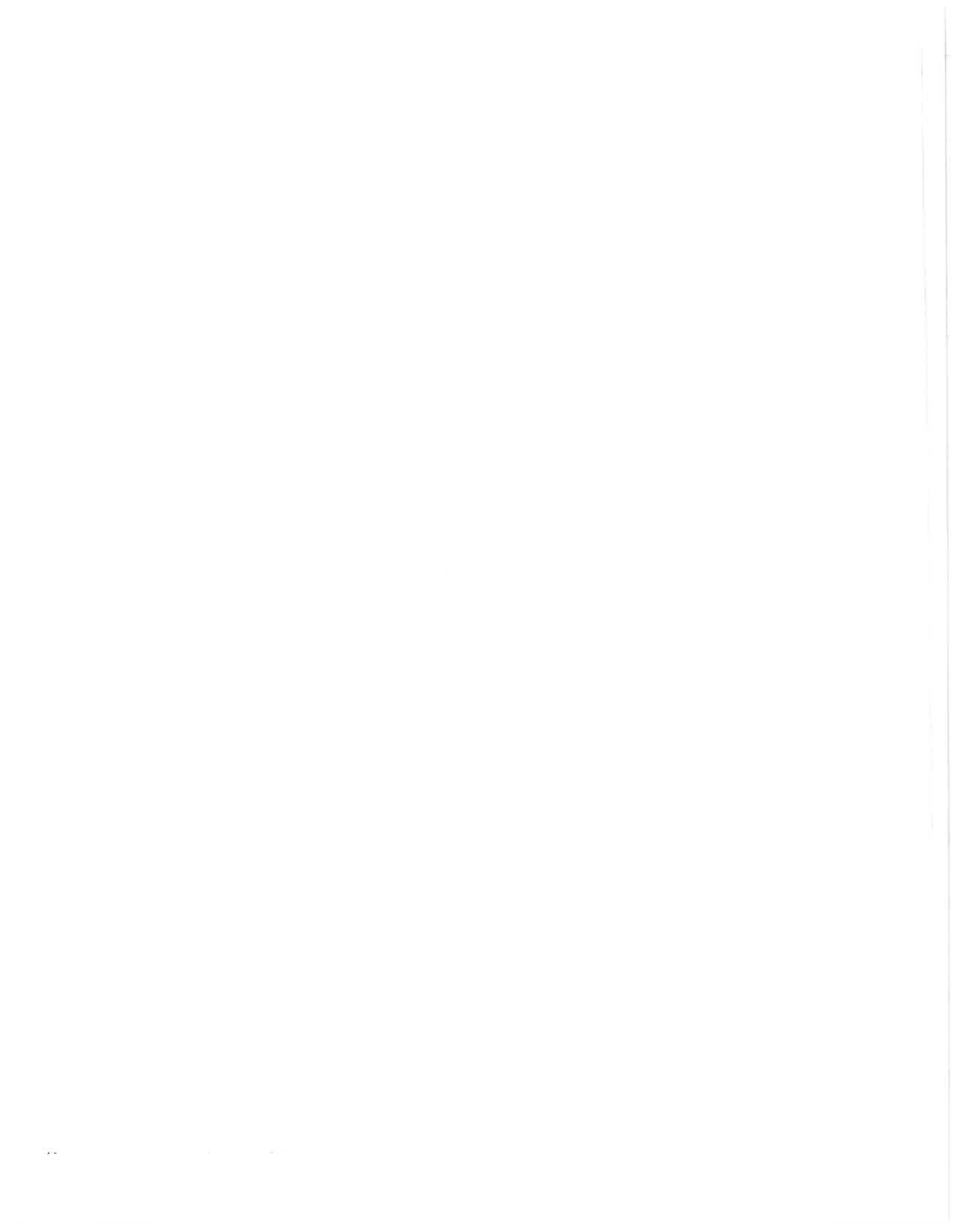$\sim$ 

STUDENT REGISTRATION River East Transcona

| Winnipeg, Man., R2K 2P7, Tel: 204.667.7130.                                                    | This personal information is being collected under the authority of The Public Schools Act and will be used for educational<br>purposes. It is protected by the Protection of Privacy provisions of The Freedom of Information and Protection of Privacy Act. If<br>you have any questions about the collection, contact the superintendent of River East Transcona School Division, 589 Roch St., |                             |
|------------------------------------------------------------------------------------------------|----------------------------------------------------------------------------------------------------------------------------------------------------------------------------------------------------------------------------------------------------------------------------------------------------------------------------------------------------------------------------------------------------|-----------------------------|
| STUDENT INFORMATION                                                                            |                                                                                                                                                                                                                                                                                                                                                                                                    |                             |
| <b>PLEASE PRINT</b>                                                                            |                                                                                                                                                                                                                                                                                                                                                                                                    | School year: 20/_____ 20___ |
|                                                                                                |                                                                                                                                                                                                                                                                                                                                                                                                    | Applying for Grade          |
|                                                                                                |                                                                                                                                                                                                                                                                                                                                                                                                    |                             |
|                                                                                                | Legal FIRST name: _____________________                                                                                                                                                                                                                                                                                                                                                            |                             |
| <b>Legal gender:</b> $\Box$ Male $\Box$ Female                                                 | Preferred gender (if applicable): $\square$ Trans male $\square$ Trans female $\square$ Two-Spirit $\square$ Gender non-conforming                                                                                                                                                                                                                                                                 |                             |
|                                                                                                |                                                                                                                                                                                                                                                                                                                                                                                                    |                             |
|                                                                                                |                                                                                                                                                                                                                                                                                                                                                                                                    |                             |
|                                                                                                |                                                                                                                                                                                                                                                                                                                                                                                                    |                             |
| <b>Student Manitoba Medical:</b>                                                               | Student family # (6-digit)                                                                                                                                                                                                                                                                                                                                                                         |                             |
|                                                                                                | Are you a resident of River East Transcona School Division? $\Box$ Yes $\Box$ No (If no, complete and attach a Schools of Choice application)                                                                                                                                                                                                                                                      |                             |
|                                                                                                | Is the student a high school graduate? $\Box$ Yes $\Box$ No last school attended: $\Box$                                                                                                                                                                                                                                                                                                           |                             |
| If not a Canadian citizen, please identify the CIC (Citizen and Immigration Canada) authority: |                                                                                                                                                                                                                                                                                                                                                                                                    |                             |
|                                                                                                | $\Box$ A) Permanent resident $\Box$ B) Refugee claimant $\Box$ C) Work permit $\Box$ D) Study permit $\Box$ E) Other $\Box$                                                                                                                                                                                                                                                                        |                             |
|                                                                                                | <b>OFFICE: A-C</b> are provincially funded students                                                                                                                                                                                                                                                                                                                                                |                             |
| CONTACT INFORMATION                                                                            |                                                                                                                                                                                                                                                                                                                                                                                                    |                             |
|                                                                                                | Custody: Are there any legal restrictions to this student? $\Box$ Yes $\Box$ No (if yes, a copy of legal documents must be on file at the school)                                                                                                                                                                                                                                                  |                             |
| List in order of priority to call:                                                             |                                                                                                                                                                                                                                                                                                                                                                                                    |                             |
| 1st/Primary contact                                                                            |                                                                                                                                                                                                                                                                                                                                                                                                    |                             |
| LAST name: ______________________                                                              | FIRST name: DMr. DMr. DMs. Relationship:                                                                                                                                                                                                                                                                                                                                                           |                             |
| Address: □ Same as above                                                                       |                                                                                                                                                                                                                                                                                                                                                                                                    | Postal code: ________       |
|                                                                                                |                                                                                                                                                                                                                                                                                                                                                                                                    |                             |
|                                                                                                |                                                                                                                                                                                                                                                                                                                                                                                                    |                             |
|                                                                                                | Legal guardian? $\Box$ Yes $\Box$ No Can pick up student? $\Box$ Yes $\Box$ No Has custody of student? $\Box$ Yes $\Box$ No                                                                                                                                                                                                                                                                        |                             |
| Page 1 of 5   SR 11/2021                                                                       |                                                                                                                                                                                                                                                                                                                                                                                                    |                             |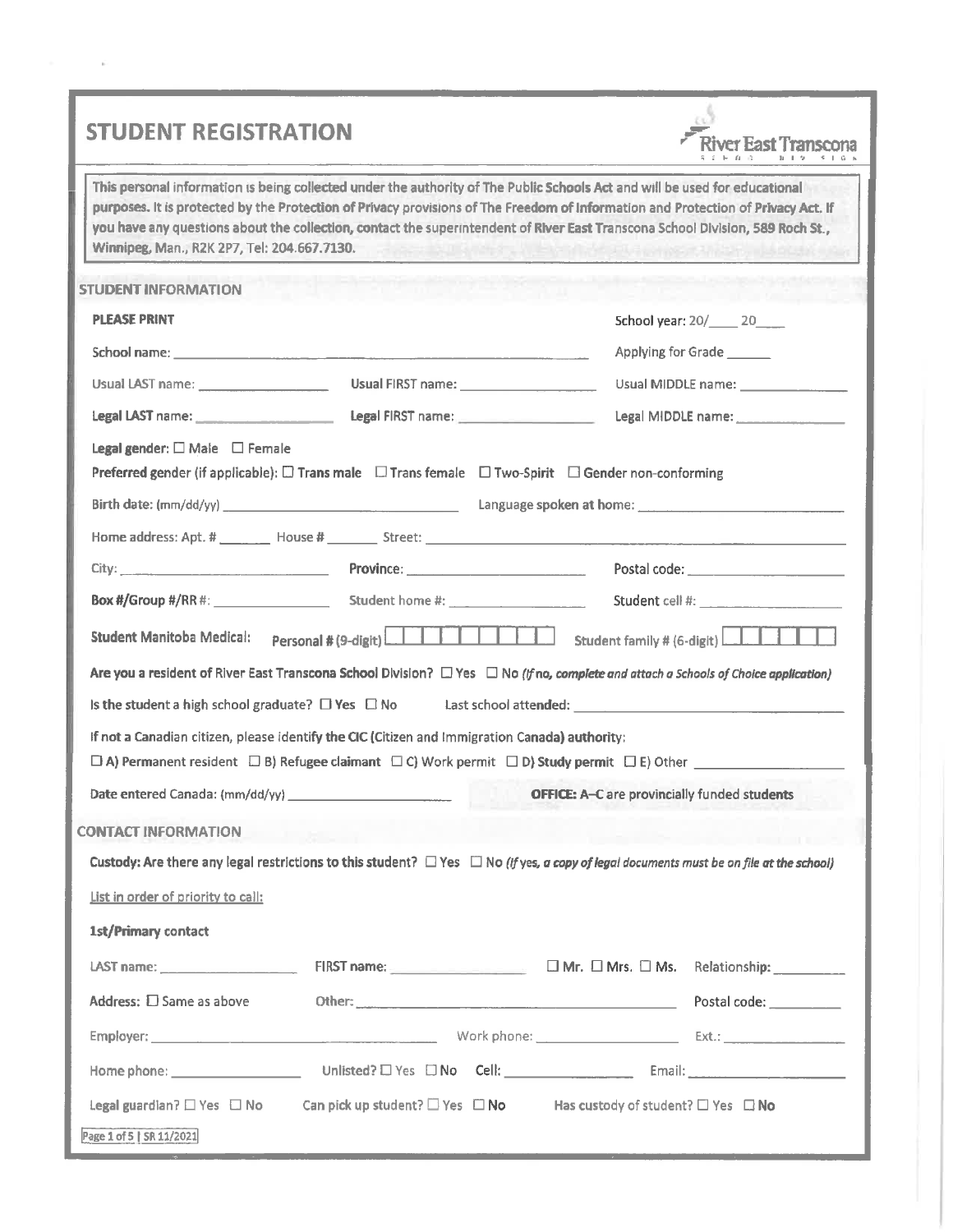| <b>STUDENT REGISTRATION</b>                             |                                                                                                                                                                                                                                | ver East Transcona        |
|---------------------------------------------------------|--------------------------------------------------------------------------------------------------------------------------------------------------------------------------------------------------------------------------------|---------------------------|
| Send additional report card? $\square$ Yes $\square$ No | This contact is restricted? $\Box$ Yes $\Box$ No                                                                                                                                                                               |                           |
|                                                         |                                                                                                                                                                                                                                |                           |
|                                                         | Upon registration, Parent Portal login information will be provided by the school.                                                                                                                                             |                           |
|                                                         |                                                                                                                                                                                                                                |                           |
| 2nd contact                                             |                                                                                                                                                                                                                                |                           |
|                                                         |                                                                                                                                                                                                                                |                           |
| Address: C Same as above                                |                                                                                                                                                                                                                                |                           |
|                                                         | Employer: Ext.: Ext.: Ext.: Ext.: Ext.: Ext.: Ext.: Ext.: Ext.: Ext.: Ext.: Ext.: Ext.: Ext.: Ext.: Ext.: Ext.: Ext.: Ext.: Ext.: Ext.: Ext.: Ext.: Ext.: Ext.: Ext.: Ext.: Ext.: Ext.: Ext.: Ext.: Ext.: Ext.: Ext.: Ext.: Ex |                           |
|                                                         |                                                                                                                                                                                                                                |                           |
| Legal guardian $\square$ Yes $\square$ No               | Can pick up student $\Box$ Yes $\Box$ No $\hspace{1cm}$ Has custody of student $\Box$ Yes $\ \Box$ No                                                                                                                          |                           |
| Send additional report card $\Box$ Yes $\Box$ No        | This contact is restricted $\Box$ Yes $\Box$ No                                                                                                                                                                                |                           |
|                                                         |                                                                                                                                                                                                                                |                           |
| 3rd contact                                             |                                                                                                                                                                                                                                |                           |
|                                                         |                                                                                                                                                                                                                                |                           |
| Address: □ Same as above                                |                                                                                                                                                                                                                                |                           |
|                                                         |                                                                                                                                                                                                                                |                           |
|                                                         |                                                                                                                                                                                                                                |                           |
| Legal guardian $\Box$ Yes $\Box$ No                     | Can pick up student $\square$ Yes $\square$ No Has custody of student $\square$ Yes $\square$ No                                                                                                                               |                           |
|                                                         | Send additional report card $\Box$ Yes $\Box$ No This contact is restricted $\Box$ Yes $\Box$ No                                                                                                                               |                           |
|                                                         |                                                                                                                                                                                                                                |                           |
| Daycare or other contact                                |                                                                                                                                                                                                                                |                           |
|                                                         |                                                                                                                                                                                                                                | Relationship: ___________ |
| Address: $\Box$ Same as above                           |                                                                                                                                                                                                                                | Postal code: _________    |
|                                                         |                                                                                                                                                                                                                                |                           |
|                                                         |                                                                                                                                                                                                                                |                           |
| Legal guardian? $\Box$ Yes $\Box$ No                    | Can pick up student? $\Box$ Yes $\Box$ No Has custody of student? $\Box$ Yes $\Box$ No                                                                                                                                         |                           |
| This contact is restricted? $\Box$ Yes $\Box$ No        |                                                                                                                                                                                                                                |                           |
| Page 2 of 5   SR 11/2021                                |                                                                                                                                                                                                                                |                           |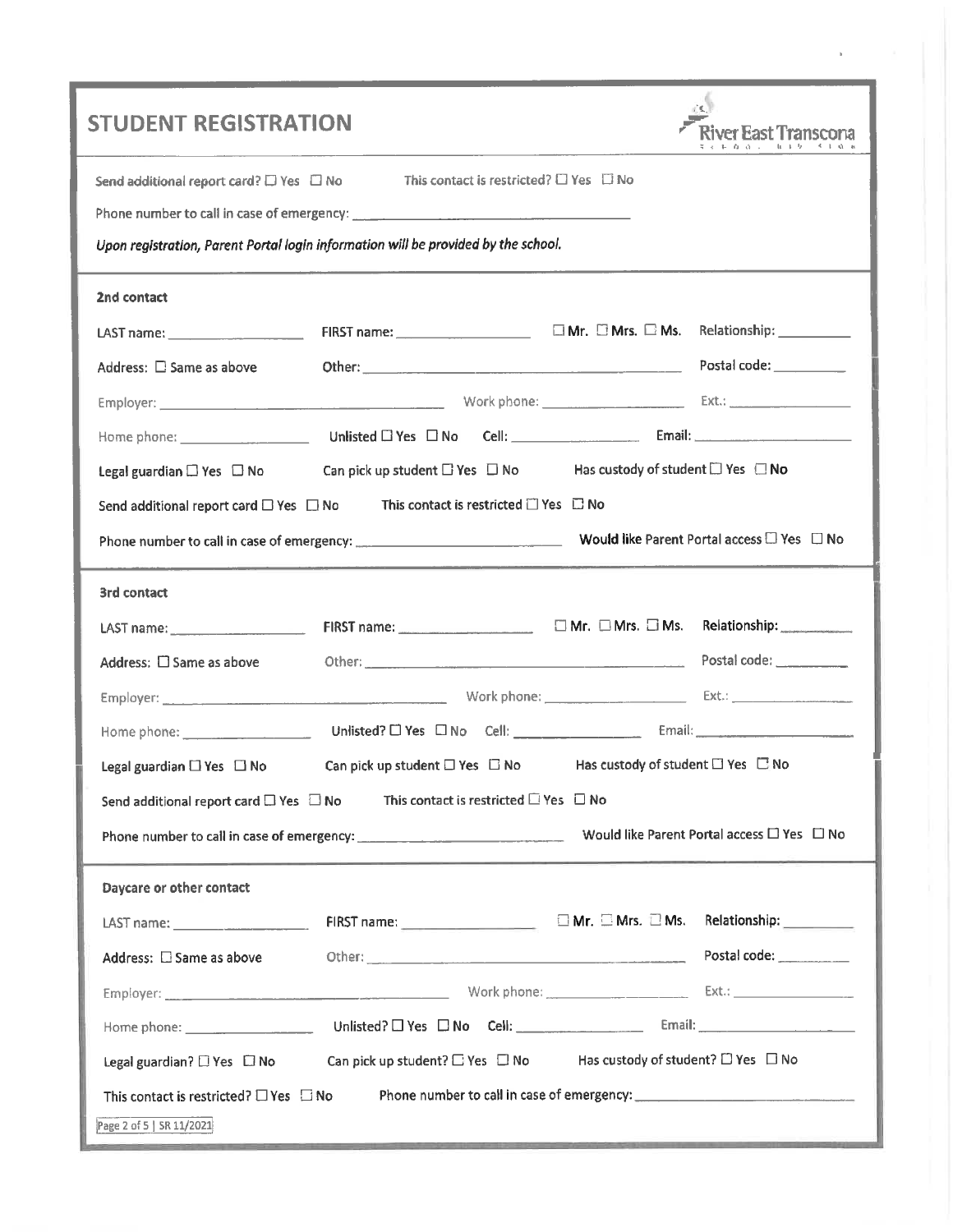| <b>STUDENT REGISTRATION</b>                                                                                                                                                                                                                                                                                                                                                                                                                                                                                                                       |                                                                                                       |                                                     |
|---------------------------------------------------------------------------------------------------------------------------------------------------------------------------------------------------------------------------------------------------------------------------------------------------------------------------------------------------------------------------------------------------------------------------------------------------------------------------------------------------------------------------------------------------|-------------------------------------------------------------------------------------------------------|-----------------------------------------------------|
| STUDENT TECHNOLOGY ACCESS AT HOME                                                                                                                                                                                                                                                                                                                                                                                                                                                                                                                 |                                                                                                       |                                                     |
| Does the student have wireless Internet access at home?                                                                                                                                                                                                                                                                                                                                                                                                                                                                                           | $\Box$ Yes $\Box$ No                                                                                  |                                                     |
| Select the device type(s) the student has access to at home.                                                                                                                                                                                                                                                                                                                                                                                                                                                                                      | $\Box$ Chromebook<br>$\Box$ Laptop<br>□ Mobile phone (student-owned)<br>□ Mobile phone (parent-owned) | $\Box$ Desktop<br>$\Box$ Tablet<br>$\Box$ No device |
| Would the device(s) be brought to school?                                                                                                                                                                                                                                                                                                                                                                                                                                                                                                         | $\Box$ Yes $\Box$ No                                                                                  |                                                     |
| <b>SIBLINGS</b>                                                                                                                                                                                                                                                                                                                                                                                                                                                                                                                                   |                                                                                                       |                                                     |
| Please list the full legal names of all siblings of the student who are attending any RETSD schools-only those for whom the<br>parent(s)/guardian(s) listed on page 1/2 are legal guardian(s).                                                                                                                                                                                                                                                                                                                                                    |                                                                                                       |                                                     |
| <b>SIGNATURES</b>                                                                                                                                                                                                                                                                                                                                                                                                                                                                                                                                 |                                                                                                       |                                                     |
| The following signatures verify that the above information is true and accurate. Upon transfer/withdrawal of the student, the<br>pupil file will be forwarded to the next school of attendance.                                                                                                                                                                                                                                                                                                                                                   |                                                                                                       |                                                     |
| □ I consent to receive, via email, information in the form of newsletters, school updates and announcements regarding division<br>and school activities, including fundraising and promotions. (If at any time you wish to be removed from our email list, please<br>contact the school office.)                                                                                                                                                                                                                                                  |                                                                                                       |                                                     |
|                                                                                                                                                                                                                                                                                                                                                                                                                                                                                                                                                   |                                                                                                       |                                                     |
|                                                                                                                                                                                                                                                                                                                                                                                                                                                                                                                                                   |                                                                                                       |                                                     |
|                                                                                                                                                                                                                                                                                                                                                                                                                                                                                                                                                   |                                                                                                       |                                                     |
| <b>INDIGENOUS IDENTITY DECLARATION</b>                                                                                                                                                                                                                                                                                                                                                                                                                                                                                                            |                                                                                                       |                                                     |
| Indigenous Identity Declaration helps to support the efforts of Manitoba Education and Training and school divisions to plan and<br>improve programs in a way that is responsive to Indigenous learners. Providing this personal information is voluntary and<br>optional. It is being collected in compliance with section 36(1)(b) of the Freedom of Information and Protection of Privacy Act<br>(FIPPA) as it is necessary for and relates directly to the activity of Manitoba and school divisions to plan, deliver and improve<br>programs |                                                                                                       |                                                     |
|                                                                                                                                                                                                                                                                                                                                                                                                                                                                                                                                                   | (name of parent/guardian, please print clearly):                                                      |                                                     |
| $\square$ Am submitting my child's Indigenous Identity Declaration for the first time                                                                                                                                                                                                                                                                                                                                                                                                                                                             |                                                                                                       |                                                     |
| $\Box$ Am making changes to my child's indigenous identity Declaration                                                                                                                                                                                                                                                                                                                                                                                                                                                                            |                                                                                                       |                                                     |
| □ Already submitted my child's Indigenous Identity Declaration and have no further changes to make at this time                                                                                                                                                                                                                                                                                                                                                                                                                                   |                                                                                                       |                                                     |
| Is your child an Indigenous person, that is, First Nation (North American Indian), Métis or Inuk (Inuit)? If "Yes," check the box(es)<br>that best describe(s) your child now (note: First Nations (North American Indian) include Status and Non-Status Indians):                                                                                                                                                                                                                                                                                |                                                                                                       |                                                     |
| Page 3 of 5   SR 11/2021                                                                                                                                                                                                                                                                                                                                                                                                                                                                                                                          |                                                                                                       |                                                     |

 $\overline{\nu}$  .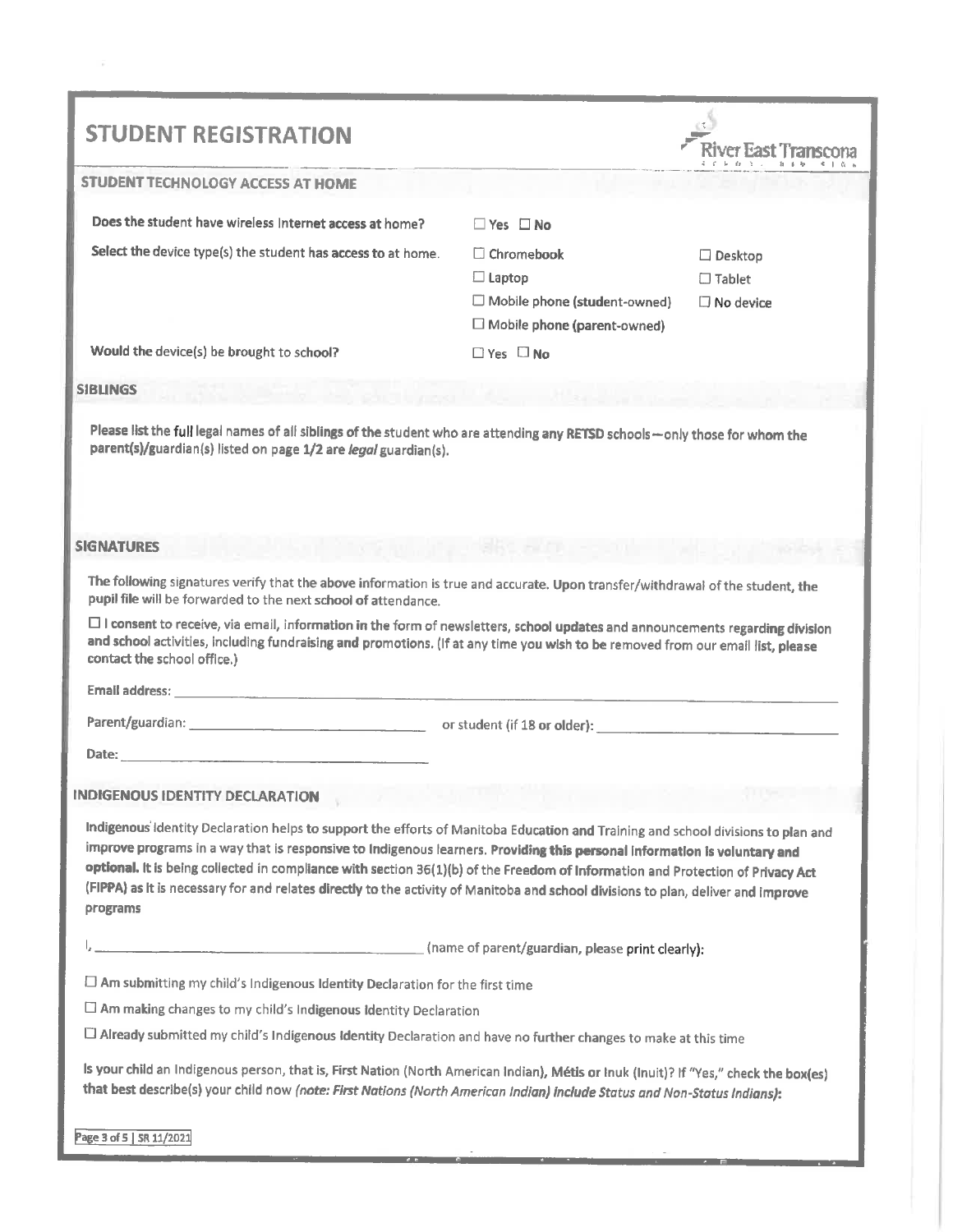| <b>STUDENT REGISTRATION</b>                                                                                 |                            | - (€<br>River East Trai |
|-------------------------------------------------------------------------------------------------------------|----------------------------|-------------------------|
| Ves, First Nation (North American Indian)<br>$\Box$ Yes, Métis<br>Yes, Inuk (Inuit)                         |                            |                         |
| Which best describes your child's Indigenous cultural-linguistic identity? Please select up to two choices: |                            |                         |
| □ Anishinaabe (Ojibway/Saulteaux)                                                                           |                            | □ Oji-Cree              |
| $\Box$ Ininiw                                                                                               |                            | □ Michif                |
| $\Box$ Dene (Sayisi)                                                                                        |                            | <b>Elnuktitut</b>       |
| Dakota                                                                                                      |                            |                         |
| <b>MEDICAL QUESTIONNAIRE</b>                                                                                |                            |                         |
| Please complete the following (specify yes if physician-diagnosed)                                          |                            |                         |
| 1. Anaphylaxis                                                                                              | $\Box$ Yes $\Box$ No       |                         |
| 2. Anaphylaxis-has EpiPen prescribed                                                                        | $\Box$ Yes $\Box$ No       |                         |
| 3. Asthma                                                                                                   | $\Box$ Yes $\Box$ No       |                         |
| 4. Asthma-has inhaler prescribed                                                                            | $\Box$ Yes $\Box$ No       |                         |
| 5. Bleeding (i.e. hemophilia, Von Willebrand<br>disease)                                                    | $\Box$ Yes $\Box$ No       |                         |
| 6. Cardiac condition                                                                                        | $\Box$ Yes $\Box$ No       |                         |
| 7. Catheterization                                                                                          | $\Box$ Yes $\Box$ No       |                         |
| 8. Central line                                                                                             | $\Box$ Yes $\Box$ No       |                         |
| 9. Diabetes                                                                                                 | $\square$ Yes $\square$ No |                         |
| 10. Gastrostomy                                                                                             | $\Box$ Yes $\Box$ No       |                         |
| 11. Intermittent catheterization                                                                            | $\square$ Yes $\square$ No |                         |
| 12. Medication                                                                                              | $\Box$ Yes $\Box$ No       |                         |
| 13. Nasogastric tube                                                                                        | $\Box$ Yes $\Box$ No       |                         |
| 14. Osteogenesis imperfecta                                                                                 | $\Box$ Yes $\Box$ No       |                         |
| 15. Ostomy                                                                                                  | $\Box$ Yes $\Box$ No       |                         |
| 16. Oxygen                                                                                                  | $\Box$ Yes $\Box$ No       |                         |
| 17. Seizure disorder                                                                                        | $\square$ Yes $\square$ No |                         |
| 18. Steroid dependence                                                                                      | $\Box$ Yes $\Box$ No       |                         |
| 19. Suctioning (A)-tracheal suctioning                                                                      | $\Box$ Yes $\Box$ No       |                         |
| 20. Suctioning (B)-oral/nasal suctioning                                                                    | $\square$ Yes $\square$ No |                         |
| Page 4 of 5   SR 11/2021                                                                                    |                            |                         |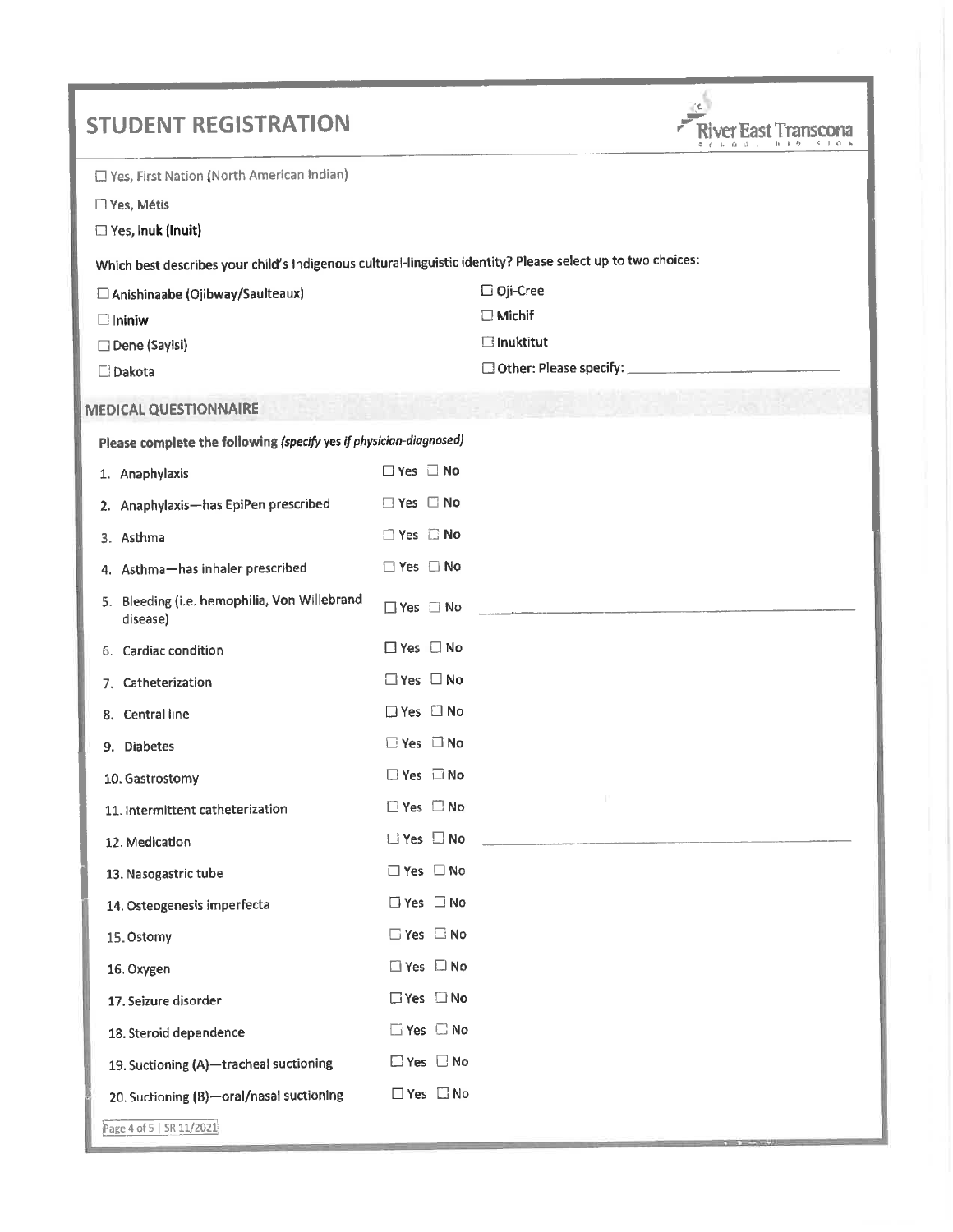|                                                              | <b>STUDENT REGISTRATION</b>                                                                                                                                                                                                                                                                                              |                                                                                       |  |
|--------------------------------------------------------------|--------------------------------------------------------------------------------------------------------------------------------------------------------------------------------------------------------------------------------------------------------------------------------------------------------------------------|---------------------------------------------------------------------------------------|--|
| 21. Tracheostomy                                             | $\Box$ Yes $\Box$ No                                                                                                                                                                                                                                                                                                     |                                                                                       |  |
| 22. Ventilator                                               | $\Box$ Yes $\Box$ No                                                                                                                                                                                                                                                                                                     |                                                                                       |  |
| 23. Other intervention/condition/diagnosis<br>(not listed) * | $\Box$ Yes $\Box$ No                                                                                                                                                                                                                                                                                                     |                                                                                       |  |
|                                                              | *Other health condition(s) must be physician-diagnosed with supporting documentation provided.                                                                                                                                                                                                                           |                                                                                       |  |
|                                                              | This medical information is being collected so that appropriate health-care plans and programming may be developed. This<br>information will only be shared with appropriate individuals. This information is protected by The Personal Health Information<br>Act. Questions should be directed to the school principal. |                                                                                       |  |
| <b>SUPPORT SERVICES</b>                                      |                                                                                                                                                                                                                                                                                                                          |                                                                                       |  |
|                                                              | Please indicate if the student has utilized any of the following services                                                                                                                                                                                                                                                | <b>OFFICE: If any items have been checked</b><br>off, forward to the school principal |  |
| $\Box$ Resource                                              | $\Box$ School counsellor                                                                                                                                                                                                                                                                                                 |                                                                                       |  |
| $\Box$ Reading                                               | $\Box$ Psychology                                                                                                                                                                                                                                                                                                        |                                                                                       |  |
| $\Box$ Psychiatry                                            | $\Box$ Speech & language                                                                                                                                                                                                                                                                                                 |                                                                                       |  |
| $\Box$ Social work                                           | $\Box$ Occupational therapy                                                                                                                                                                                                                                                                                              |                                                                                       |  |
| $\Box$ Physiotherapy                                         | $\Box$ Outside agency                                                                                                                                                                                                                                                                                                    |                                                                                       |  |
| $\Box$ Child in care                                         | $\Box$ Other<br><u> 1980 - Jan Stein Stein, mars an deir Stein Stein Stein Stein Stein Stein Stein Stein Stein Stein Stein Stein</u>                                                                                                                                                                                     |                                                                                       |  |
|                                                              | If any services above are checked $(\checkmark)$ , please complete details below                                                                                                                                                                                                                                         |                                                                                       |  |
|                                                              |                                                                                                                                                                                                                                                                                                                          | <b>Contact person:</b>                                                                |  |
| Address:                                                     |                                                                                                                                                                                                                                                                                                                          | Phone:                                                                                |  |
|                                                              |                                                                                                                                                                                                                                                                                                                          |                                                                                       |  |
|                                                              |                                                                                                                                                                                                                                                                                                                          |                                                                                       |  |
|                                                              |                                                                                                                                                                                                                                                                                                                          |                                                                                       |  |
|                                                              |                                                                                                                                                                                                                                                                                                                          |                                                                                       |  |
|                                                              |                                                                                                                                                                                                                                                                                                                          |                                                                                       |  |
|                                                              |                                                                                                                                                                                                                                                                                                                          |                                                                                       |  |
|                                                              |                                                                                                                                                                                                                                                                                                                          |                                                                                       |  |

 $\mathcal{H}^{\text{max}}_{\text{max}}$  and  $\mathcal{H}^{\text{max}}_{\text{max}}$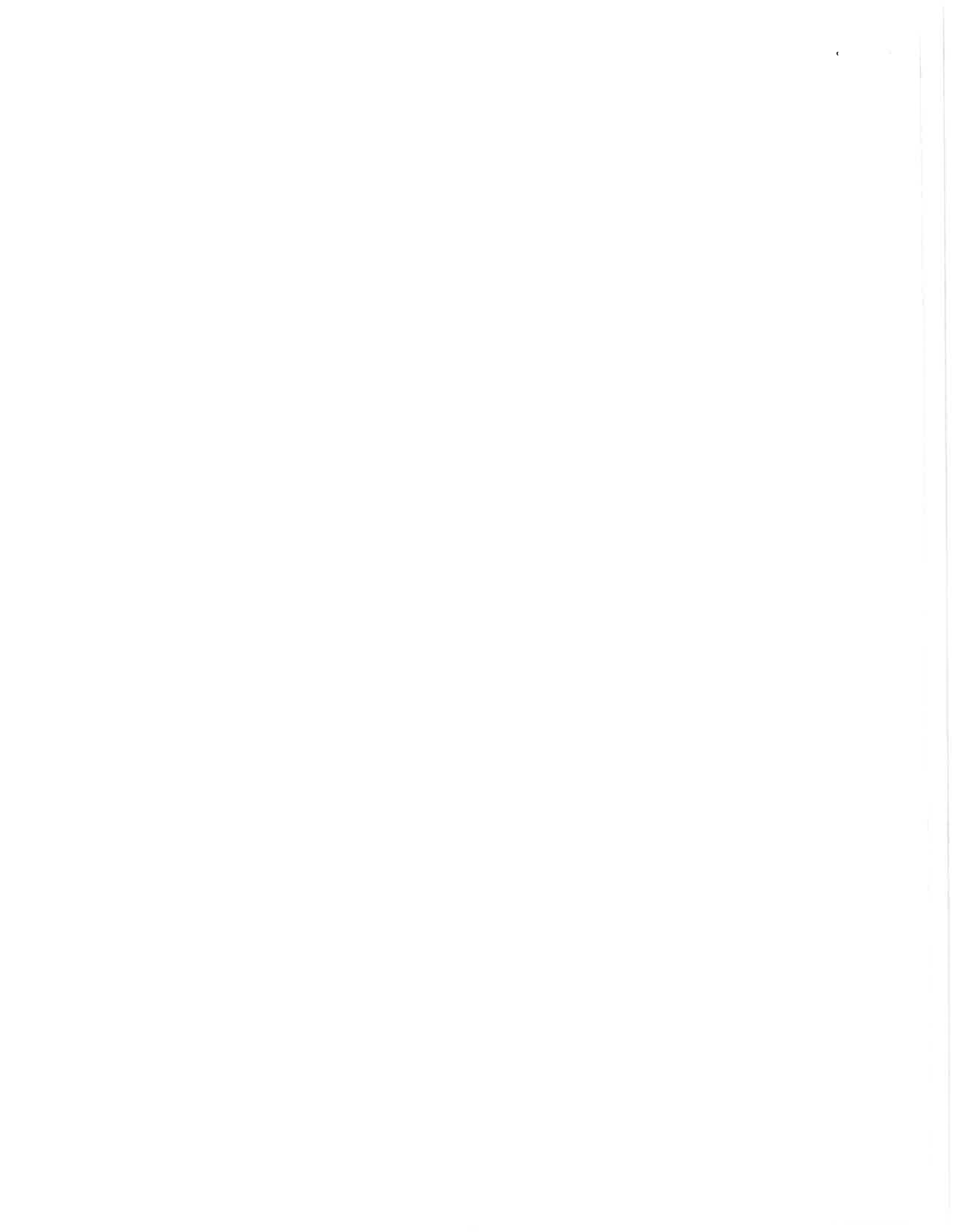## INSTRUCTIONAL TECHNOLOGY USE FORM KINDERGARTEN TO GRADE 12-UND-E1 River East Transcona



We are pleased to provide students of River East Transcona School Division access to computer network and equipment. Unless otherwise indicated, access to the computer network and equipment will be granted to all students.

### 1) SAFEGUARDS

Access to instructional technology services will enable students to engage opportunities to digitally create, collaborate and problem solve as well as explore thousands of libraries, databases and digital resources while communicating with users throughout the world.

It is the shared responsibility of the student, parent and school staff to ensure that access to instructional technology services provided by the school system is appropriate.

The River East Transcona School Division uses an Internet filtering system to minimize access to Inappropriate websites. Some material accessible via instructional technology might contain items that are potentially offensive to some people, inaccurate, defamatory or illegal. While we do everything we can to prevent such access, it is not possible to guarantee that students will not accidentally or purposely find inappropriate material. We believe that the benefits to students from access to instructional technology, in the form of information resources and opportunities for digital creation, communication and collaboration, exceed any disadvantages. Ultimately, parents/guardians of minors are responsible for setting and conveying the digital citizenship standards that their children should follow when using media and information sources. To that end. River East Transcona School Division supports and respects each family's decision not to approve access to computer information technology.

#### 2101 **ALISOUGION LEGACIONES**

Students are responsible for their behaviour on school instructional technology tools. Communications on the network can be public in nature. General school rules for behaviour and communications apply as does the divisional Code of Conduct.

Access to instructional technology will enable students to engage in opportunities to digitally create, collaborate and problem solve as well as explore thousands of libraries, databases and other digital resources while communicating with users throughout the world.

Access to instructional technology is given to students to act in a considerate and digitally responsible manner. Access entails responsibility.

Individual users of the instructional technology are responsible for their behaviour and communications using these digital tools. It is presumed that users will comply with divisional standards and will honour the articulated expectations and responsibilities. Network administrators may review files and communications to maintain system integrity and ensure that users are using the system responsibly and in accordance with all applicable policies. Users acknowledge that they have no expectation of privacy in respect of their use of instructional technology information or anything stored on the same.

As outlined in board policy, users will be responsible for their digital learning by:

- a) Recognizing that instructional technology tools are used for educational purposes;
- b) Understanding the positive and negative effects of what is posted and shared in a digital space;
- c) Keeping an educational focus when collaborating and communicating in digital spaces;

Page 1 of 3 | Policy UND-Instructional Technology Use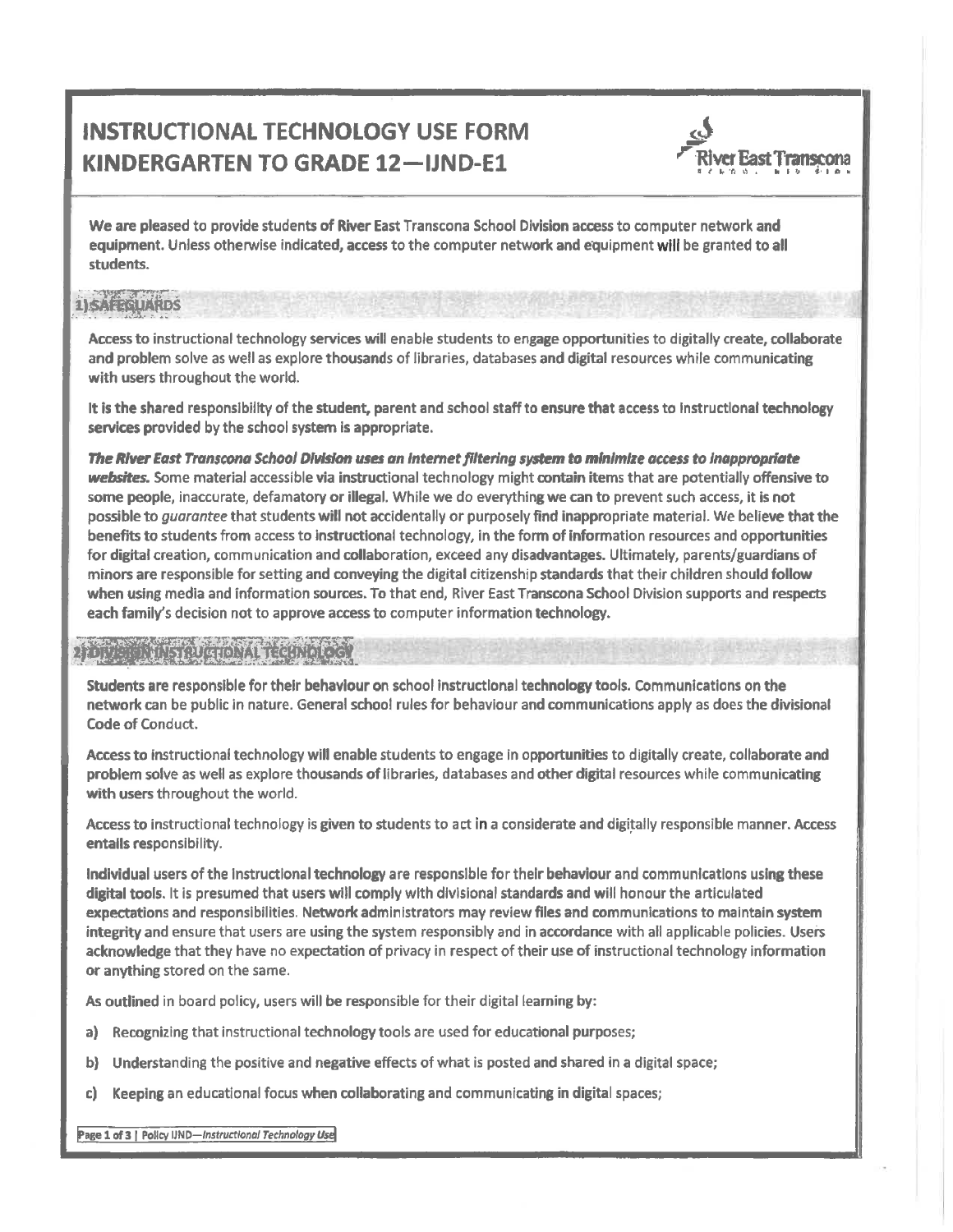# INSTRUCTIONAL TECHNOLOGY USE FORM KINDERGARTEN TO GRADE 12-JJND-E1



- d) Using instructional technology to facilitate and foster positive and meaningful communication and collaboration;
- e) Recognizing that instructional technology tools are often shared devices in schools and treating them in a respectful way is beneficial to the experience of all learners;
- f) Understanding copyright laws and only using online digital resources in a way that is allowable under fair dealing guidelines;
- g) Managing and protecting the safety and security of login credentials and respecting the privacy of the login information of others;
- h) Understanding that the use of my personal technology must not interfere with school work or of the overall learning environment;
- i) Understanding and acting in a manner so as to protect the privacy of myself and others in digital learning spaces;
- j) Recognizing that while my personal electronic device can be a valuable learning tool. River East Transcona School Division will not assume responsibility for the loss, damage, or theft of any personal electronic device.

Any violation of this policy (including but not limited to online threats and intimidation) may result in a loss of access, disciplinary measures, legal action or financial reimbursement. Violations of this policy may also constitute a violation of the divisional code of conduct and/or user responsibility and/or laws including the Criminal Code.

A copy of the complete policy (IJND—*Instructional Technology Use*) is available at the school upon request or at www. retsd. mb. ca.

River East Transcona School Division promotes the use of its instructional technology to improve the digital literacy of its users. Every user is expected to adhere to this policy and by accessing instructional technology consents to follow the expectations contained in the policy. All students are expected to adhere to the policy.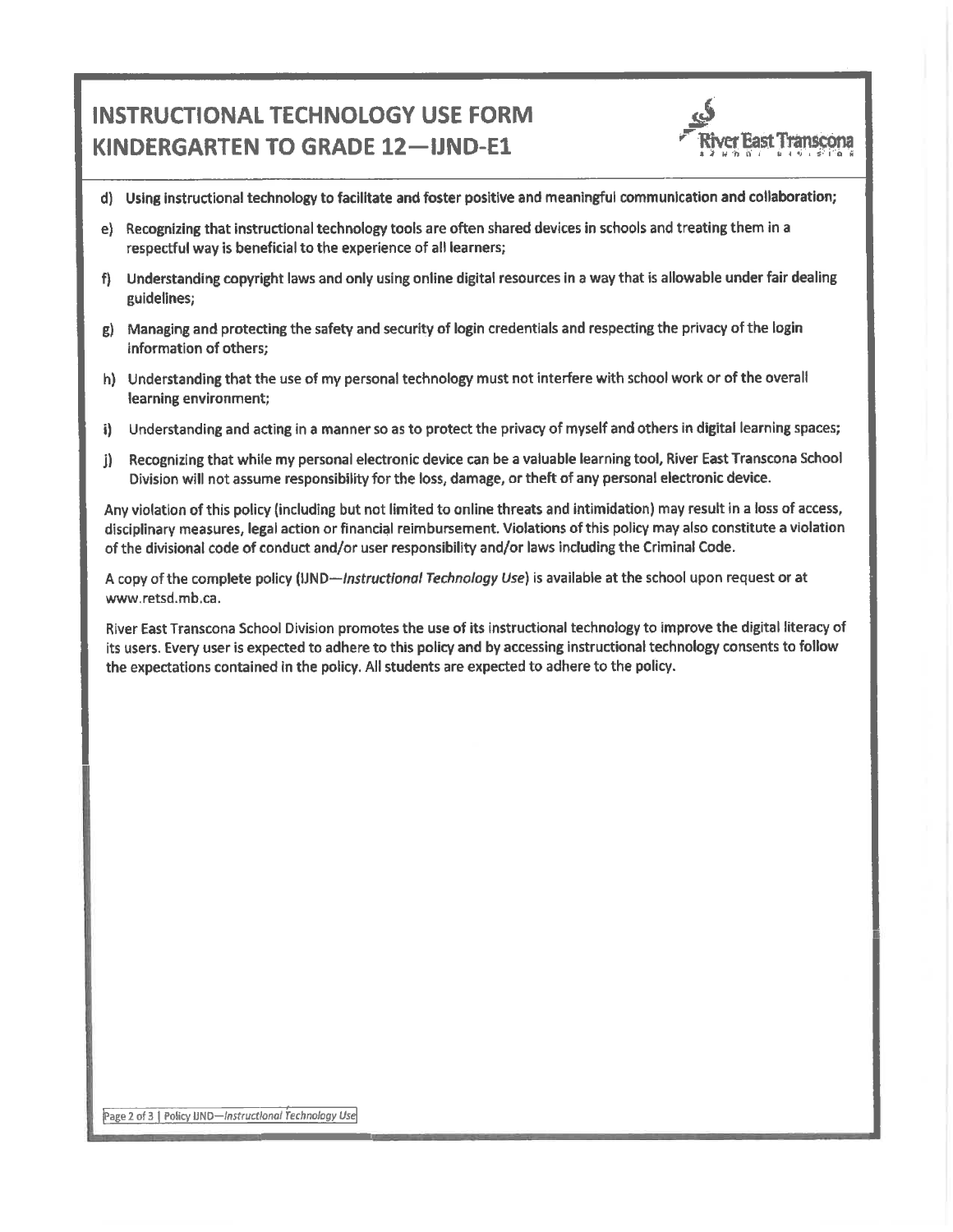### INSTRUCTIONAL TECHNOLOGY USE FORM KINDERGARTEN TO GRADE 12-UND-E1



If you are electing to "opt out" of the below item, please indicate by checking the appropriate box, signing below and returning the form to the school. No action is necessary if you are not "opting out."

As a parent or legal guardian of the minor student named below, I do not give permission for my child to have access to:

Instructional technology provided by RETSD  $\Box$ 

Please note;

Parents who indicate "no" need to discuss this decision with their child

Student name

Parent name<br>
Parent signature or student signature if 18 years of age or older

Date

School name **Homeroom teacher/advisor** Grade

THIS FORM WILL BE APPLICABLE UNTIL THE END OF THE CURRENT SCHOOL YEAR OR WHEN PARENTS INDICATE A CHANGE IN PERMISSION.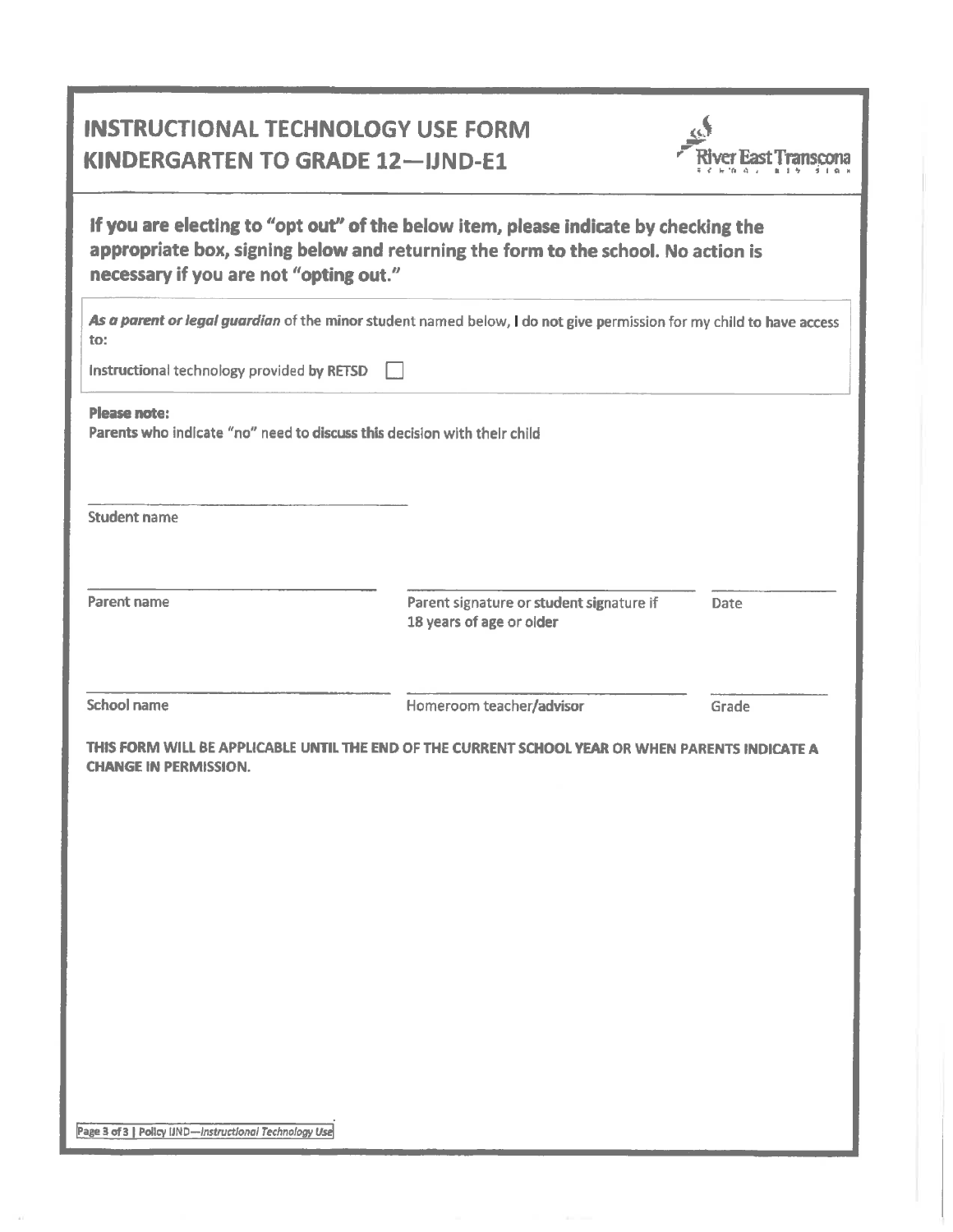$\tilde{\alpha}$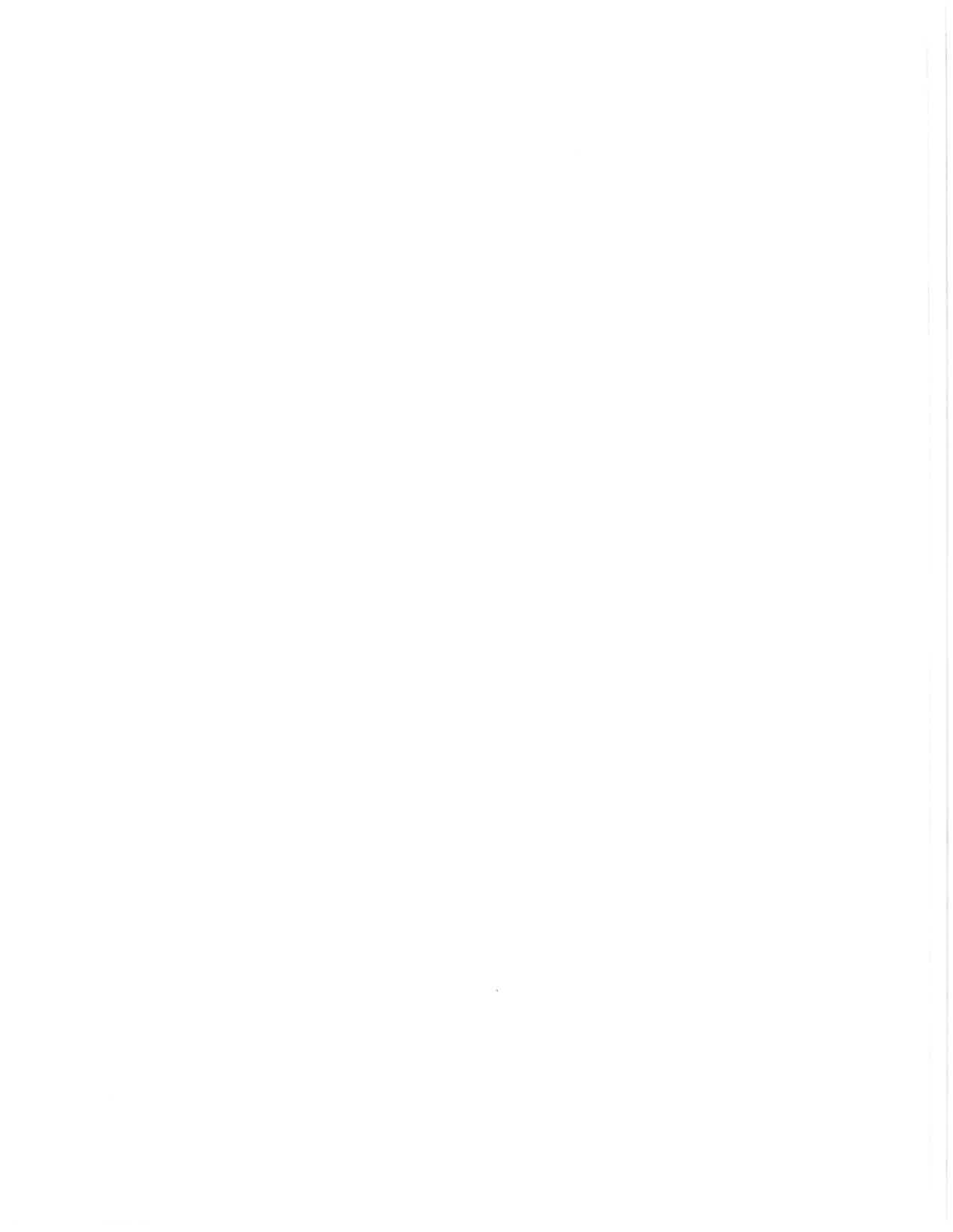# PARENT PERMISSION FORM MEDIA COVERAGE, COPYRIGHT PERMISSION -KDDB-E1 RhwEastTranscona



I

From time to time during the school year, school staff, the media and/or River East Transcona School Division may be reporting on school or divisional events. On occasion, while covering these events, students are interviewed and/or still or moving images of them are taken for use by school staff, division staff or the media quotes or images may be used by the media or in divisional publications or videos, social media accounts or on websites (division, school staff websites).

### Student Identification on Websites

Please be assured that on River East Transcona School Division publications (dhrision, school, staff websites, and social media accounts), your child in kindergarten to Grade 8, and their work will be identified by first name only.

Your child in Grade 9 to 12 and their work may be identified by their full name, and their full name may be included with their image, on River East Transcona School Division publications (division, school, staff websites and social media accounts).

### Student Copyright Permission

I

A student's work is copyrighted to that student. Unless otherwise indicated on KDDB-E1-Parent Permission Form Media Coverage, Copyright Permission by a parent/guardian or student who has reached the age of 18, it will be permitted for a student's work to be published by the media or River East Transcona School Division.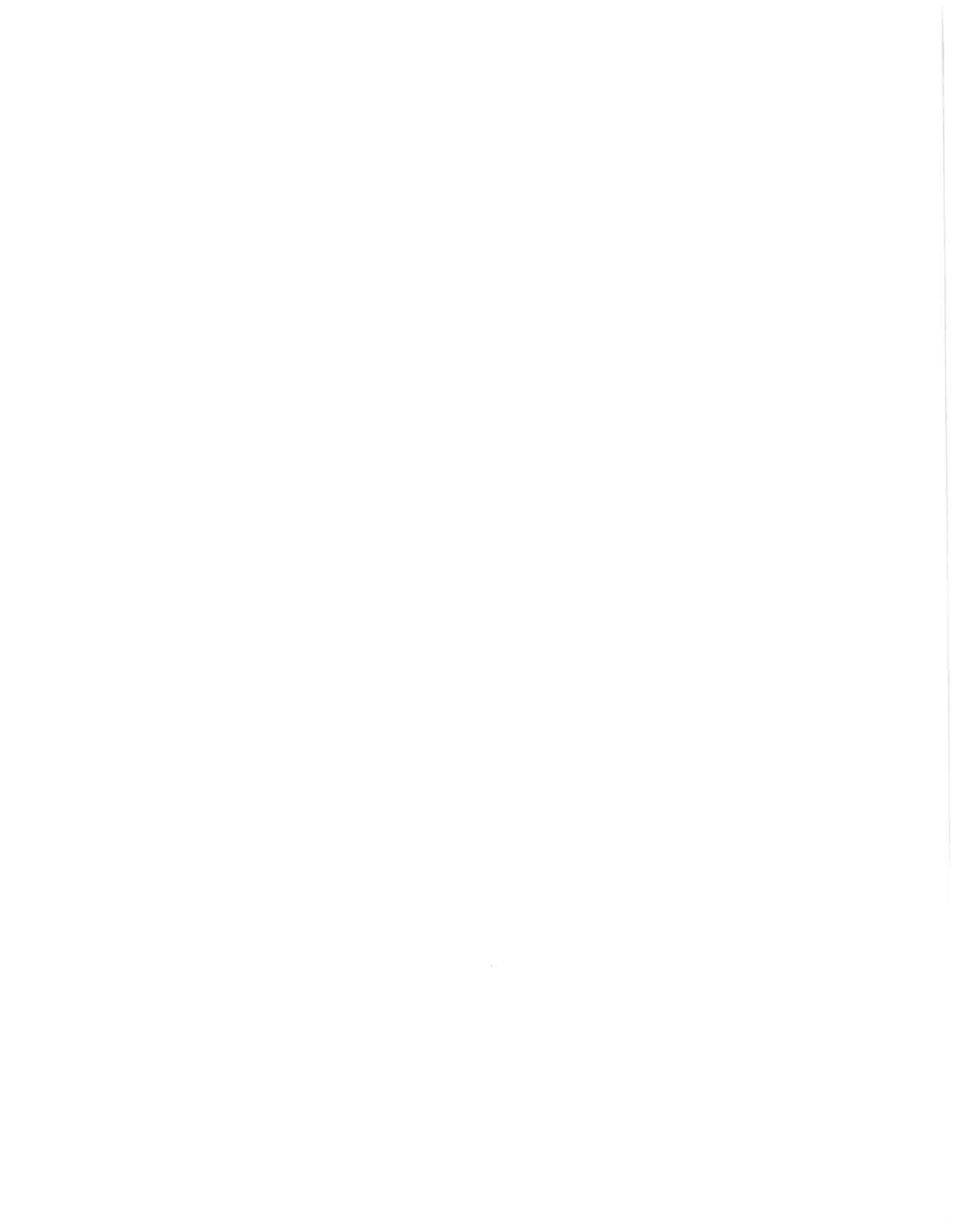

43 Whitehall Bh/d. I Winnipeg, MB R2COY3 I Tel; 204.958.6522 I Fax; 204.222.4865 Principal; Mr. T. Holroyd I Vice-principal; Ms. J. Zahaiko Email: ad@retsd.mb.ca | Web: www.ad.retsd.mb.ca

### PARENTAL INFORMED CONSENT FOR OUT OF SCHOOLACTIVITIES IN THE LOCAL COMMUNITY GRADES 6-8

Dear Parent/Guardian:

The purpose of this letter is to inform you about some of the out-of-school activities or events in the local school community in which your child will participate while attending Arthur Day. Your signature at the bottom of this form confirms that you are aware of the information provided in this letter.

The River East Transcona School Division and the staff of Arthur Day Middle School recognize that valuable and unique learning can take place outside of the school building. We are therefore encouraged to make use of the total resources of the local community to meet curriculum goals.

During the course of the school year, student groups will engage in activities within the load community that take them out of the school building. These activities may include but are not limited to activities and events such as: fogging for Phys. Ed. classes, cycling, hikes to George Olive Nature Park, hikes to Transcona Community Bioreserve, Water Safety at local pools. Bird's Hill Paik cross country running meets, Harbourview Recreation Complex and local community green spaces.

The risk of injury exists in all student activity; however, due to the very nature of some activities, the risk of injury may increase. The safety and well-being of students is a prime concern and every effort is made to minimize the foreseeable risks inherentin any activity.

While participating in school activities which take them into the community, it is expected that students will conduct themselves appropriately during all aspects of schooling.

If. for some reason, your child cannot or ought not to participate in activities of this nature, please let us know.

1/We understand and agree thatthis is a part of the school program. 1/We also understand that as a result of participating in this program that the participant is expected to follow the school procedures and code of conduct and that any deviations from these may result in consequences from the school administration.

I/We declare having read and understood the above INFORMED CONSENT AGREEMENT in its entirety and hereby consentto participate being aware of all the foregoing.

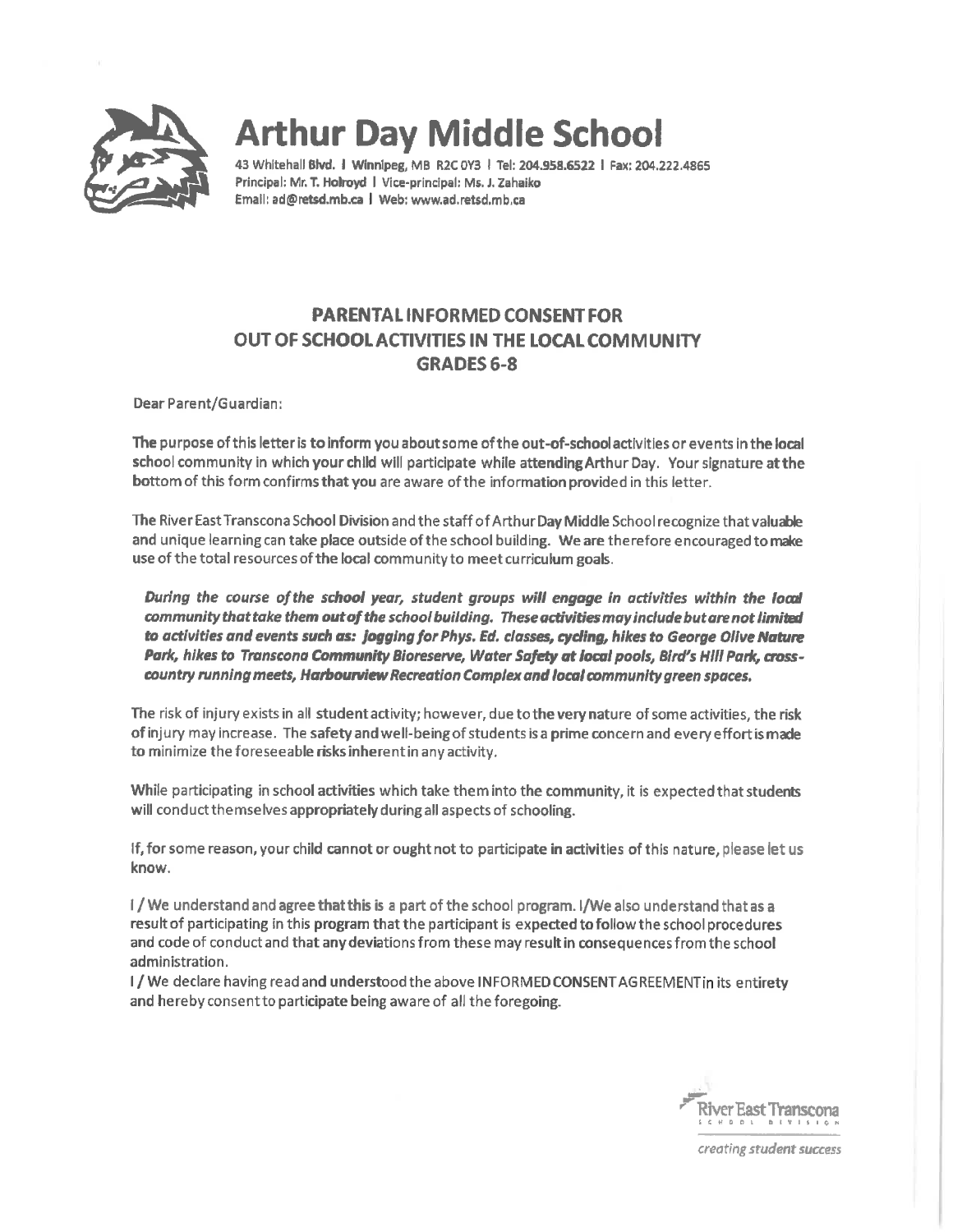

### Parental Informed Consent:

Before your child may participate in any local community activities, this signed consent form must be received at the school.

Student's Name (please print): \_\_

Home Room:

Parent/Legal Guardian Signature Date

This form will be applicable until the student transfers to another school or parents indicate a change in the permission.

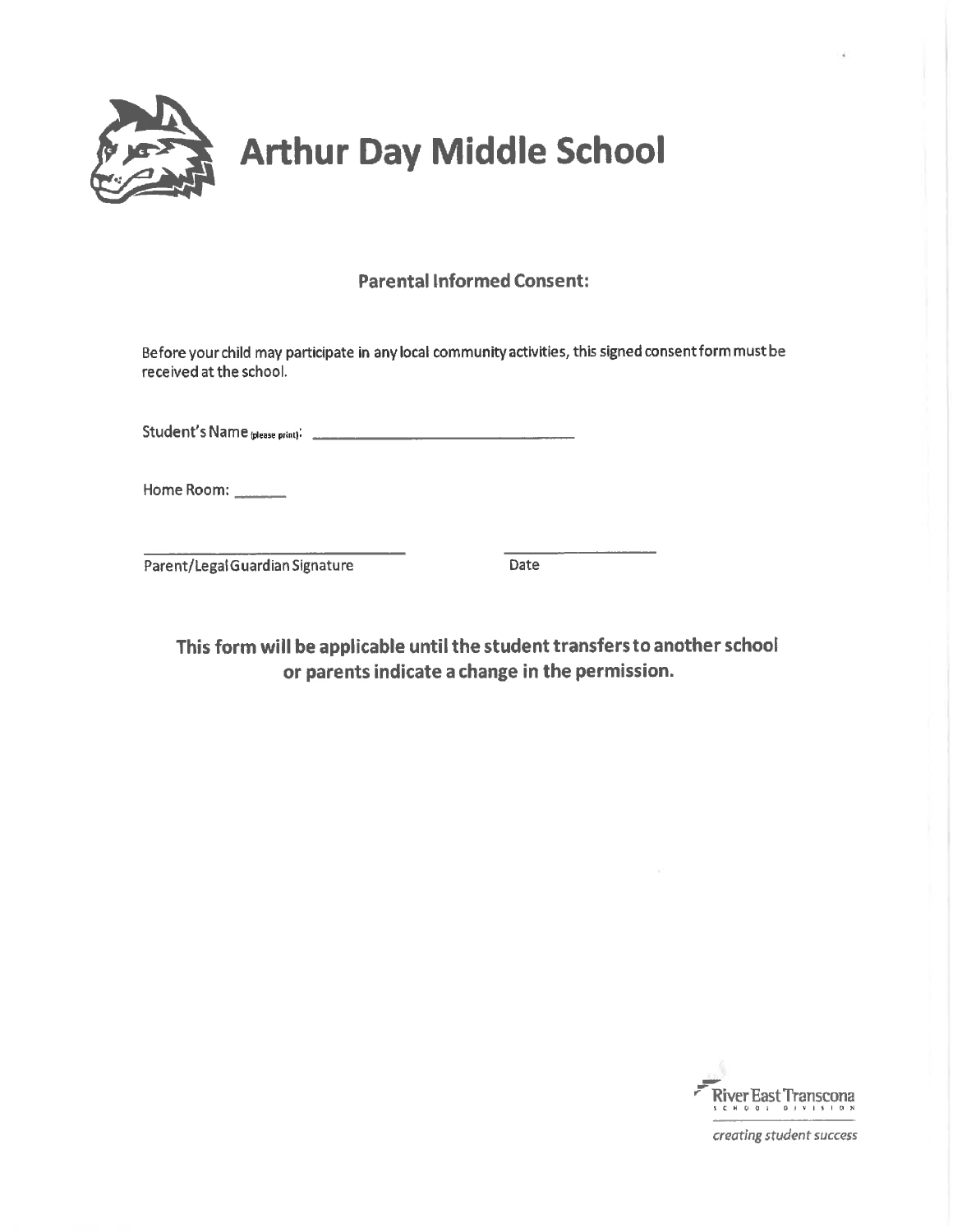

43 Whitehall Blvd. I Winnipeg, MB R2COY3 I Tel: 204.958.6522 I Fax: 204.222.4865 Principal: Mr. T. Holroyd I Vice-principal; Ms. J. Zahaiko Email: ad@retsd.mb.ca I Web: www.ad, retsd. mb.ca

Dear Parent(s)/Guardian(s):

The Grade 6-8 Physical Education/Health Curriculum contains potentially sensitive outcomes in the followingareas:

- . PersonalSafety
- . Substance Use and Abuse Prevention
- . Human Sexuality

The curriculum is developmentallyand age appropriate; for example, at grades 6-8, Personal Safety helps students identify safety guidelines to protect themselves in potentially sexually abusive situations and to better understand abusive relationships. Substance Useand Abuse Prevention includes distinguishing between medicinal and non-medicinal substances and their effects on the body. In Human Sexuality, students will learn about the structure and function of the reproductive system, changes in puberty, recognizing the importance of abstinence and responsible decision-making.

Manitoba Education has mandated all potentially sensitive outcomes. Parents have the option to choose school-based delivery oran alternative deliveryforthis potentially sensitive content, Alternative delivery of the potentially sensitive content becomes the responsibility of the parent (i.e. home or professional counseling) where the content is in conflict with family, religious or cultural values.

Please complete the form on the reverse side indicating eitherschool-based delivery oraltemate delivery of the potentially sensitive content for your child. Please note that the permission form is a multi-year form, covering Grades 6 to 8. Choice of school-based delivery or alternate delivery can be changed at any time. Please notifythe school in writing to request a change.

Yours truly,

T. Holroyd Principal

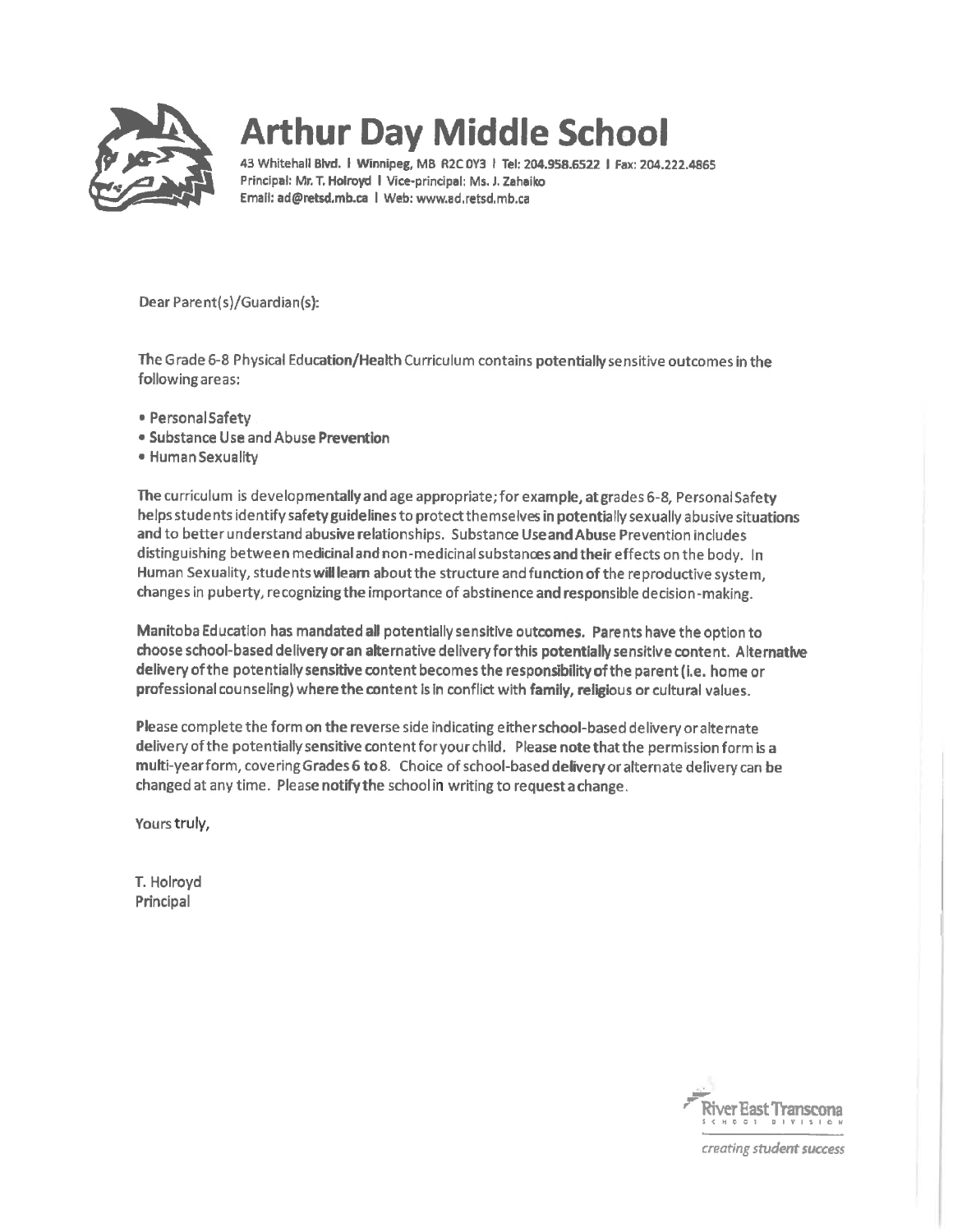

### GRADE 6-8 PHYSICAL EDUCATION / HEALTH EDUCATION Parental Option for Potentially Sensitive Content

The Manitoba Education, Citizenship and Youth Department of the provincial government has mandated the delivery of all potentially sensitive outcomes. Please check either'School-Based Delivery' or 'Alternate Delivery' foreach topic below.

School-Based Delivery indicates you are granting permission for your child to participate in the schoolbased delivery of the potentially sensitive issues as outlined by the Manitoba Education, Citizenship and Youth curriculum.

Alternate Delivery indicates you are assuming the responsibility for an alternative, home-based delivery (home, professional counseling) of the potentially sensitive contentforyourchild where the content is in conflict with family, religious or cultural values.

Delivery of Potentially Sensitive Content

| (Child's Name)                         |                              | (Grade)   |                           |
|----------------------------------------|------------------------------|-----------|---------------------------|
| <b>Topic</b><br><b>Personal Safety</b> | <b>School-Based Delivery</b> | OR        | <b>Alternate Delivery</b> |
| Substance Use and Abuse Prevention     |                              | <b>OR</b> |                           |
| <b>Human Sexuality</b>                 |                              | OR        |                           |
| Parent/Guardian Signature              |                              | Date      |                           |
|                                        |                              |           |                           |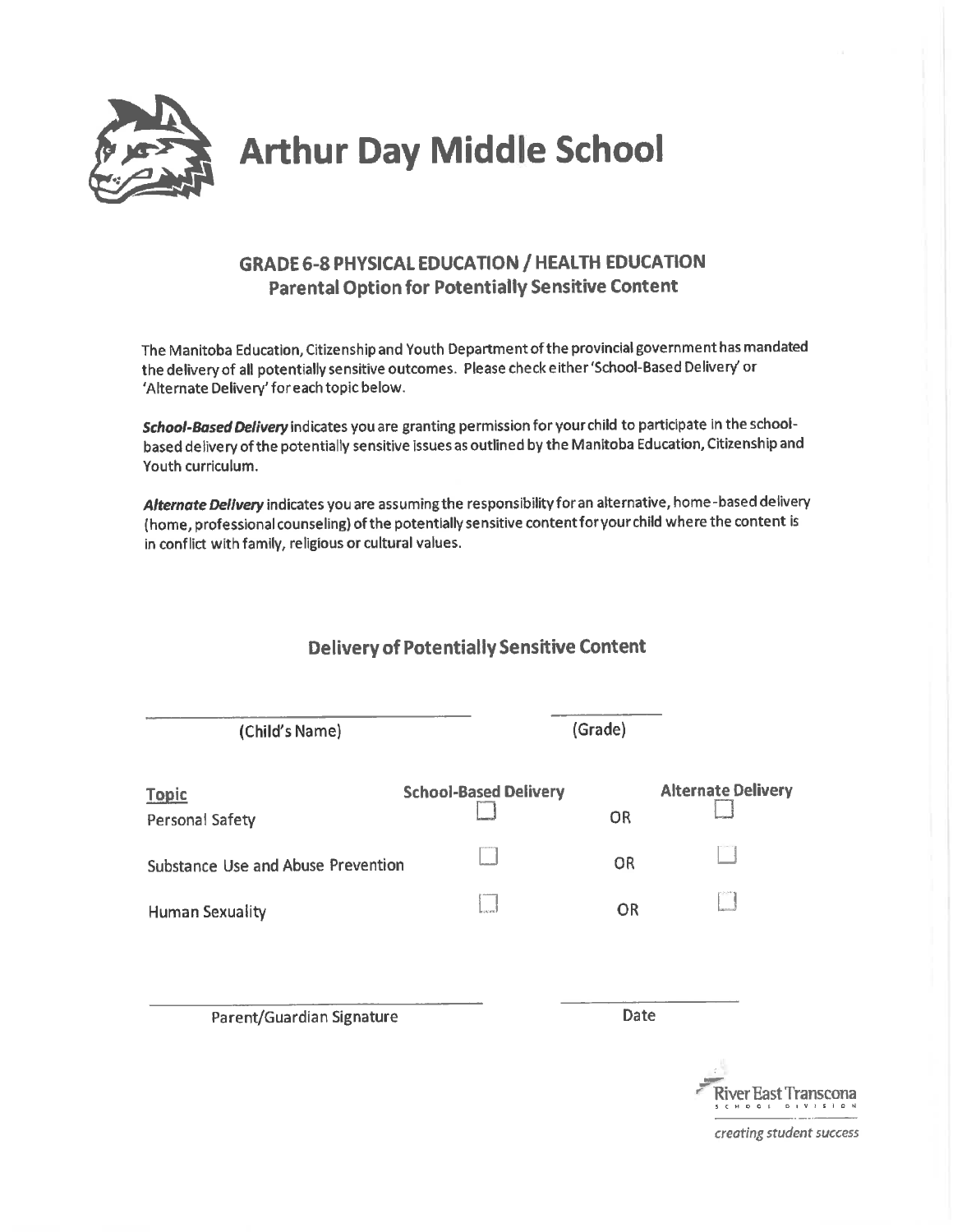### PARENTAL INFORMED CONSENT FOR AAA SCHOOL ACTIVITIES

Students in the River East Transcona School Division have opportunities to learn about Aboriginal perspectives and culture through our AAA (Aboriginal Academic Achievement) programming and the provincial curriculum outcomes issued by Manitoba Education. One such learning activity we offer in schools is Smudging.

Smudging is a cultural activity that has been practiced by many Aboriginal nations around the world for centuries. It involves burning dried plant medicine, such as sage, to produce a smoke and aroma which is seen in cultural traditions as a way to remove negative energy and focus ourselves on our learning and create a positive outlook.

We want all students to feel safe and excited about all of their learning experiences and we developed this document to help our community be better prepared for Smudging. Please see the following for the procedures and protocols students can expect when experiencing this cultural activity:

Location:

An exterior room with door or a window that can be opened to the outside is expected. The use of any other location is at discretion of principal and shall be made in consultation with the **Assistant Superintendent.** 

Medicines/Mixtures:

- The medicines/mixtures shall be milder in nature. We always only use Sage for these student activities.
- The medicines/mixtures will be of a minimal quantity (more can be added as needed)

The Students/Participants:

- Explicit parental permission is required for participation
- General information shall be provided to the broader school population as determined  $\ddot{\phantom{0}}$ necessary by the school principal (i.e.: if this is a newer offering at the school)
- Students will always have the option to pass and can still be a part of the circle and experiential learning.
- Students will have the option to join the sharing circle at a later juncture if the student has concerns regarding the smoke or aroma

Strategies to mitigate smoke and aroma for indoor circles:

- The room being used for the smudge will have the door closed at all times
- The room being used for the smudge shall have the exterior door or window open to allow for ventilation
- Fire doors in the adjacent hallways shall be closed
- Classrooms in nearby areas will have their doors closed
- Upon completion of the smudge, any residual medicines/mixtures shall be placed in a tin with a lid and placed outside the school if possible.

River East Transcona School Division . Educational Resource Centre